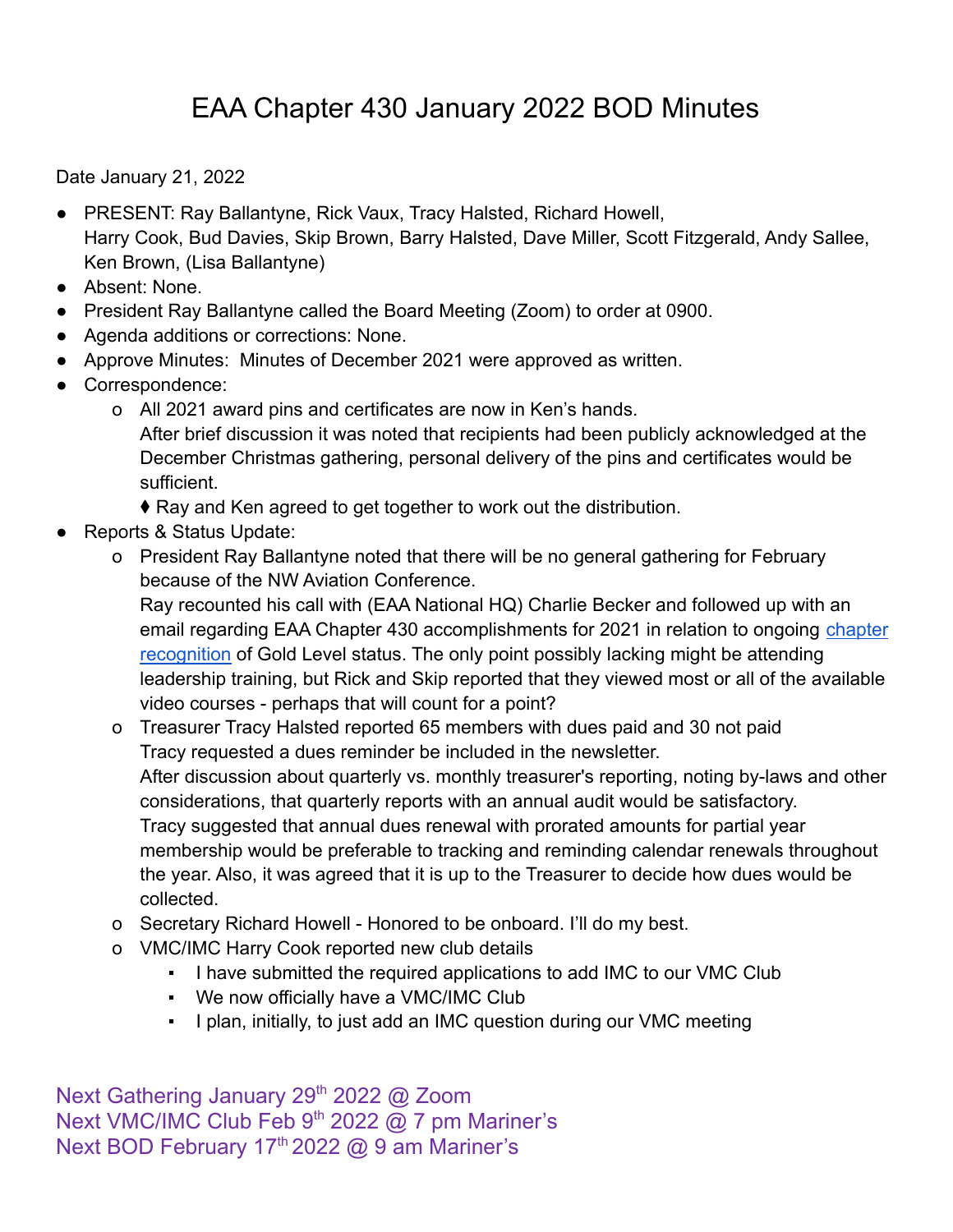- If time proves too short to do both, I would suggest alternating meetings between IMC and VMC each month
- I plan to solicit suggestions from the VMC Club members on how they would like to proceed
- I would welcome suggestions for the board members as well
- ♦ Skip asked Harry to provide a proposal to post in the chapter newsletter

♦ Scott will update the chapter events to reflect VMC/IMC Club Rick offered his support and benefits for adding IMC club and content (and the BOD were in agreement)

There was discussion, but no resolution, about possibly starting the meeting earlier.

o Young Eagles Bud Davies reported that Craig at EAA HQ said that point tally was incomplete, but that EAA 430 had accumulated \$610 (points) and with doubling the spendable amount would be \$1220.

1st YE event for 2022 will be May 21 at KCLM Airport Appreciation Day Only 2 other YE events are anticipated for 2022 - dates pending. Considerations are weather, holidays and available dates for double points

- o Scholarship Dave Miller reported an email received from Dan Weaver: doing well and sporting a 3.8 GPA.
- o Fly-out Barry Halsted has posted the January (Tue 1/25) suggestion as Tacoma Narrows (KTIW) with lunch at The Hub restaurant
- o Newsletter Skip Brown had nothing to report.
- o Tool Crib N/A
- o Programs: Open. See ongoing business below.
- o Membership: Open.

Tracy has the latest membership details - both spreadsheet and picture .pdf documents There are some technicalities and overlap with maintaining the roster and recording dues For the time being, Tracy (or Scott) will distribute the latest spreadsheet and picture .pdf to BOD

◆ Scott will post a link to the latest roster on EAA430.org

♦ Skip will also include a roster link in the monthly newsletter

The national roster provides an option to keep email address, home address, and phone number private.

⧫ Tracy will send an email to all members via mail chimp and ask them to respond. After that is done we will make the roster available.

"Story of George" - PayPal doesn't always indicate who's dues are being paid.

o Communications Scott Fitzgerald reported - so far, so good. Working with Ken. ♦ Scott to distribute Zoom links for BOD meetings and general gatherings.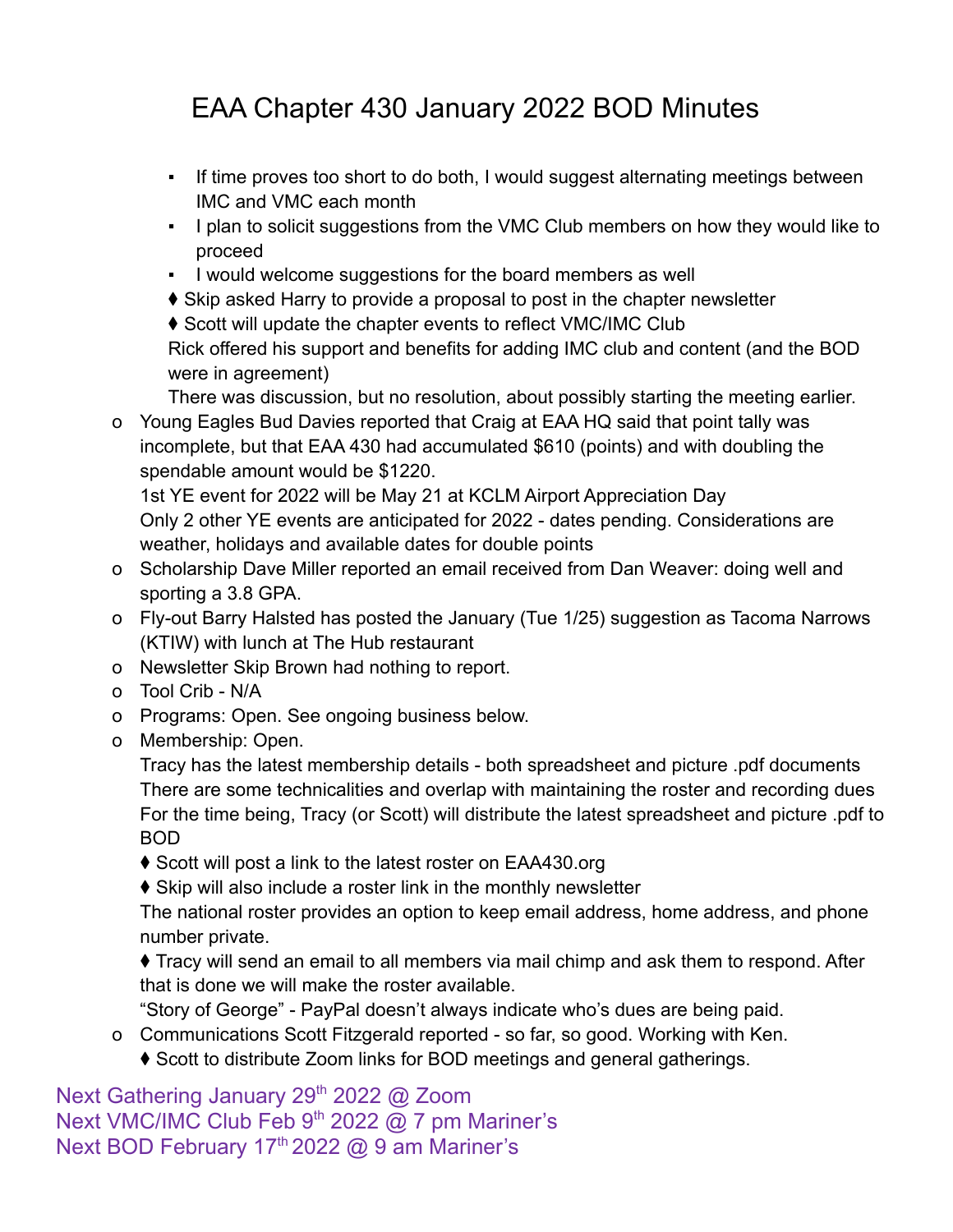o Web Editor Andy Sallee asked for BOD members to look over the EAA 430 website and offer suggestions

BOD pictures are posted, some missing - please submit as needed/desired Andy asked for other pictures to post on the site - activities, projects, people, etc. Andy initiated discussion about the website banner and offered to update/rotate it periodically and that registered favorably - yes. Ray thanked Andy for his contributions to a recent news article about W28 - exciting plans and highlighting of benefits to the greater community.

- **Ongoing Business:** 
	- o Ray has a program for the Jan General Gathering
	- o No General Gathering for Feb NW Aviation Trade Show
	- o March General Gathering program TBD. Rick offered his shop for a venue.
	- o Pavers Plaza ok for now. Ray will pick up again after he returns to Sequim.
	- o Helicopter blades Ray bought one. 2 more for sale.
		- ♦ Ray and Ken will come up with plan for remaining 2 blades.
	- o Possible track for scholarships avionics schools?
		- ♦ Dave and Rick will get together to investigate
	- o Valentines banquet, Ray unfortunately canceled for this year
	- o Bud asked Andy about his thoughts on the proposed garbage transfer station in Carlsborg, near W28. Andy plans to attend an upcoming meeting about the facility.
	- o Budget Ray asked for comments. Tracy suggested it would be helpful to have a budget.
	- o There was discussion about PayPal fees.

PayPal is used by 50% of members.

Dues revenues are diminished by the fees, amounting to about \$50 total, per year. Notifying members of additional fees for PayPal vs. none for pay-by-check. Possibly increasing dues by \$1 for everyone was suggested. Possible issues related to computation of exact fees (subject to sudden changes by PayPal) were briefly discussed.

- ♦ Ray will investigate how to actually capture fees.
- ⧫ Tracy will transition.
- o Business cards for BOD. Ken has ordered these in the past. The minimum quantity (hundreds) exceeds yearly needs (tens). Tracy suggested that we could print small quantities ourselves using available Avery products and templates.
- o Flying Start Ray wondered about logistics. Could there be a promotional meeting/event? Where? On a weekday?